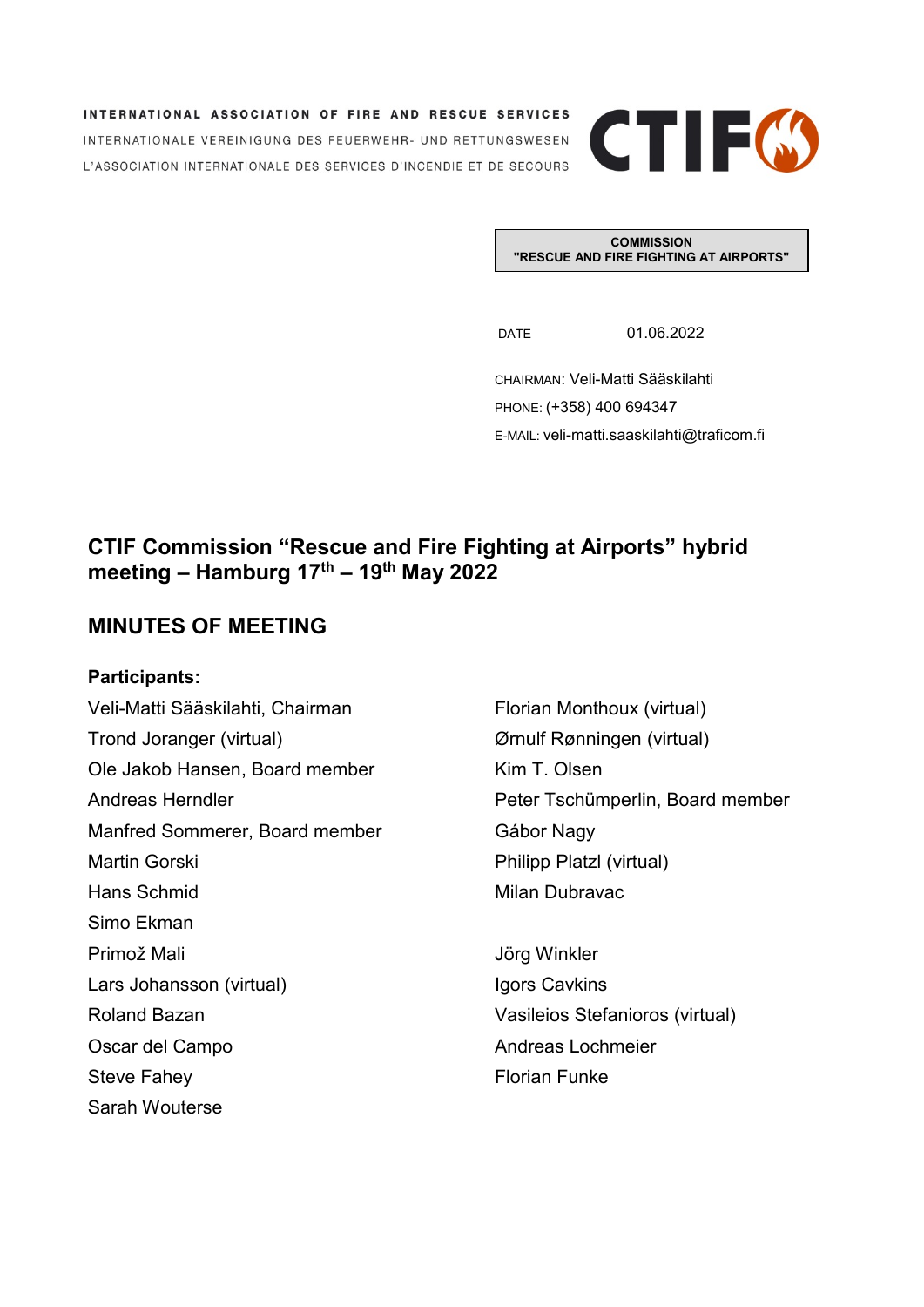## **Welcome**

The chairman Veli-Matti Sääskilahti welcomed everybody to the meeting. There had been some technical difficulties when sending the invitation to the meeting which is unfortunate. After the impossibility of physical meetings we have of course a hybrid meeting, but most of the participants we could welcome here in Hamburg. Virtual Guests have been advised to raise their hand for a word to the Auditorium. The President of CTIF Milan Dubravac gives a short Report of dealing with the Pandemic Situation within the CTIF and welcomed all participants. Of course, everyone was happy to be able to meet under real conditions.

## **Approval of minutes 2021**

The Chairman asks the Participants for approval of the Minutes of meeting from the last virtual meeting held in 2021. It was accepted without any inquiry.

## **News from Member Countries**

After two years of difficulties at all Airports around the world every Airport/country has 5 Minutes to explain changes or their actual status.

Introduction of every participant with situation-report from all airports and CAA's during this Covid-19 time. Roundtable discussion. (Presentation attached)…..for example Switzerland)

## **EASA News**

Vasileios Stefanioros gives an overview of current situation and during the pandemic of EASA work. A working group will be set up to discuss and improve the current problematic requirements regarding RFFS. (Presentation attached)

#### **Response Time three Minutes/Operational Objective two Minutes**

Florian Monthoux presents the Swiss situation and interpretation. (Presentation attached)

# **Foam Evaluation "ICAO – Fluorine free Foam"**

Hans Schmid presents the Swiss Airforce approach of Fluorine Free Foam. (Presentation attached)

#### **Foam News**

Martin Gorski from Dr. Sthamer presents the current situation of Fluorine Free Foam and talks about the process of Foam Transition. (Presentation attached)

# **EASA Regulations and ICAO Recommendations on RFF Training**

Kim T. Olsen presents the way of training and train the trainer regarding effective RFF training. (Presentation attached)

# **News from the Industry**

Philipp Platzl presents news from Rosenbauer (virtual).

Jörg Winkler presents news from fire blast as well as news from IFA (International Fire Academy - especially for tunnels).

Florian Funke and Sarah Wouterse from ARFF Services present their possibilities of mobile fire training and Aircraft Recovery Training.

Steve Fahey from Alpine Metaltech presents their products for live fire training (Presentations attached).